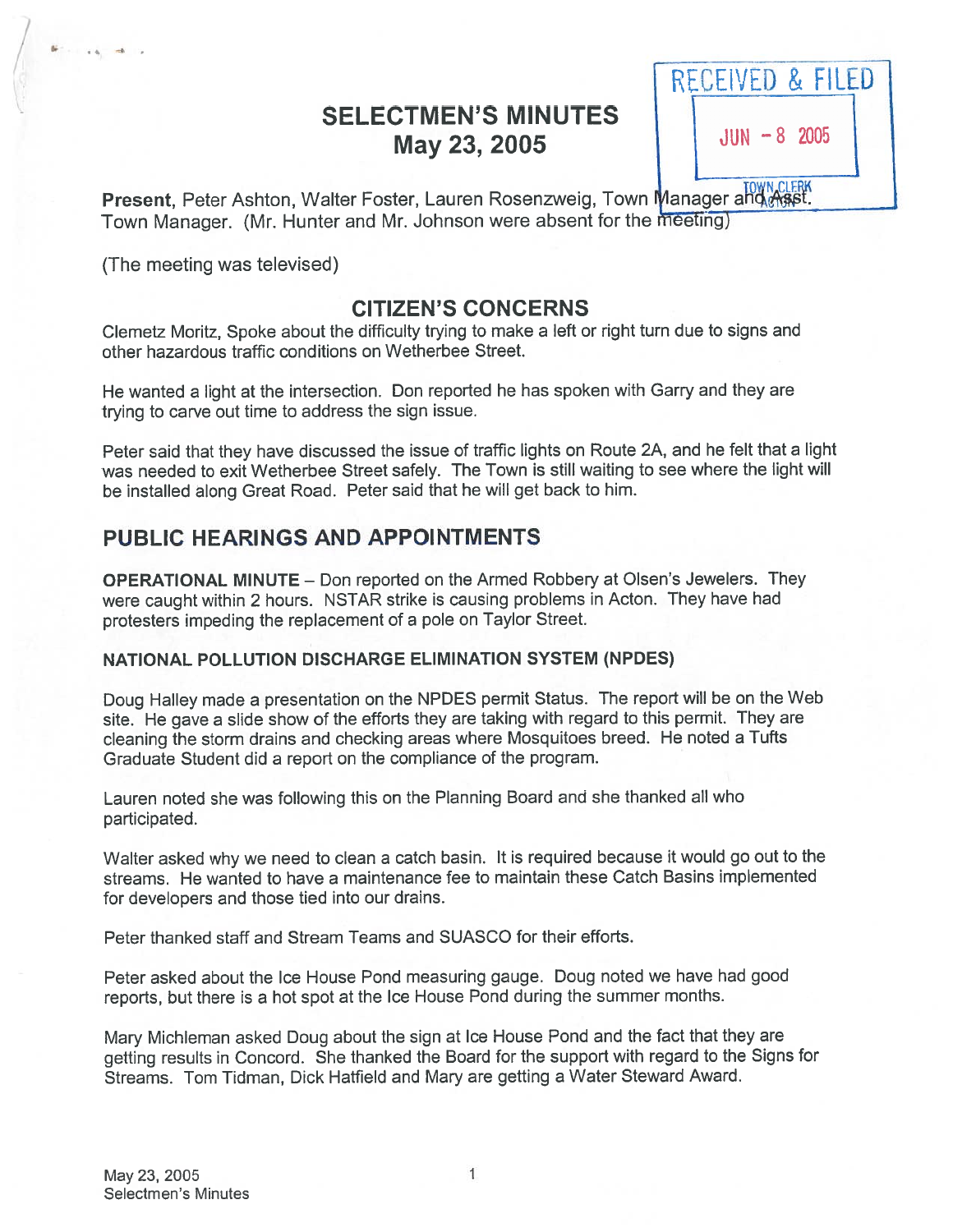COMMITTEE INTERVIEW, BRUCE REICHLEN, ASSOCIATE MEMBER OF THE PLANNING - He was asked that he describe his business. He left GTE and started <sup>a</sup> wireless internet. The wire Condos, time shares, etc. They go in and install for use by the guests. His children are in college and now has time to volunteer. He has attended several meetings of the Planning Board. Walter asked about the Kelley's Corner zoning. He said yes he was in Town then. He feels that there is still room for improvement not only at Kelley's Corner but at other areas in town.

Lauren thanked him and asked if he had <sup>a</sup> chance to read the Master Plan Update. He had not. He has been in Town for 18 years and asked him for three things he would like changes. He likes the village settings; East Acton can grow more into that. North Acton needs attention. He likes that the Sewer system went in, he also likes the work at the schools. He thinks that Acton has grown in <sup>a</sup> nice way and would like to have it continue that way. Lauren asked about his qualities and working relationships.

Peter asked about sidewalks. We feel very strongly about the sidewalks in residential and commercial Development. He has not looked at the Zoning Bylaw, he looked it <sup>a</sup> couple of years ago. He is interested in the Planning Board, but would look at others if he was not appointed.

#### NOT YOUR AVERAGE JOE'S, 291 -307 MAIN STREET, COMMON VICTUALLER LICENSE

Owners of Joe's were in to discuss the need for <sup>a</sup> Common Victualler's License. They will open <sup>a</sup> <sup>200</sup> seat restaurant at <sup>301</sup> Main Street. Walter asked about the Board of Health comments and they will ge<sup>t</sup> in touch with them.

WALTER FOSTER - Moved to close the hearing and approve pending appropriate materials forwarded to the Board of Health. LAUREN ROSENZWEIG — Second. UNANIMOUS VOTE.

#### NOT YOUR AVERAGE JOE'S, 291 -307 MAIN STREET, FULL LIQUOR LICENSE AS A COMMON VICTUALLER

Alex Parra presented the lease and the green cards for notification to abutters. Walter noted the importance of the serving of alcohol and ramifications with regar<sup>d</sup> to this license. All servers will be tips trained.

Peter reiterated the seriousness of the responsibility of liquor establishment. Peter asked about the second page, taking beverage orders. He asked about the highlighted portions. They did that on purpose to make the employees read and remember the rules.

WALTER FOSTER -Moved to approve the License contingent upon appropriate responses to BOH and approva<sup>l</sup> of the Special Permit. LAURENT ROSENZWEIG — second. UNANIMOUS VOTE

#### COMMISSION ON DISABILITIES

Elizabeth Franklin spoke about the <sup>p</sup>layground accessibility. Brenda Viola read from the 2000 repor<sup>t</sup> on 504 Accessibility Legislation and the need for the schools to be accessible as well at our local parks and NARA Park. They said that they need to address these violations and referred to Nancy McShea's memo.

N.W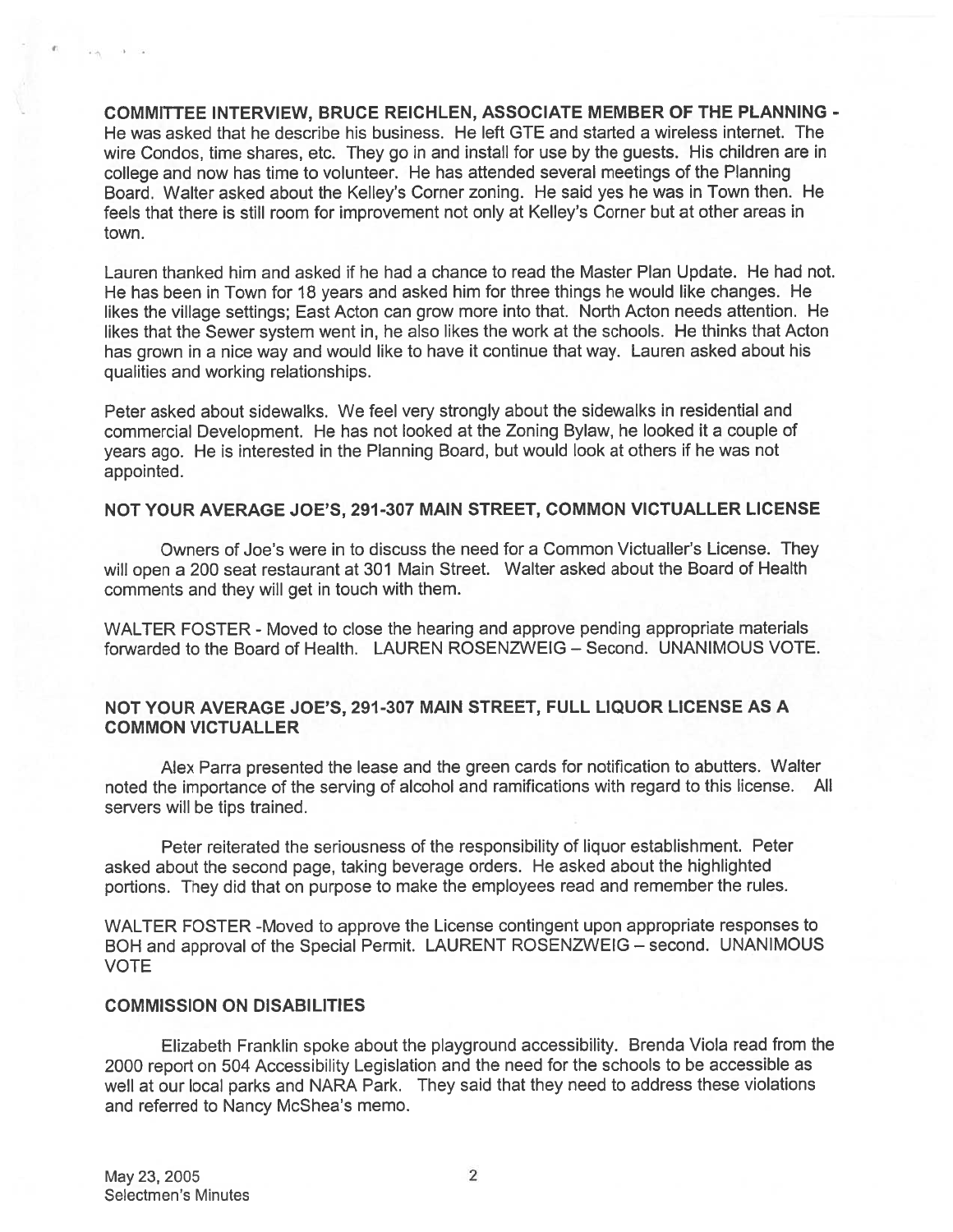We need to be doing ADA. Lauren asked about funds to help these types of activities. They will be looking toward Grants to ge<sup>t</sup> some of these items updated. Lauren asked that they review all new playgrounds in the future.

Dana Snyder-Grant noted that Dean Charter be involved in this <sup>p</sup>layground issues. Walter noted that their work should be supported. He suggested that they ge<sup>t</sup> <sup>a</sup> table at town meeting to advertise their availability. He asked that they make <sup>a</sup> presentation to the CPC about their committee and possible funds for Recreation.

Peter asked them to contact the School committee and go to their meetings and make <sup>a</sup> presentation regarding the School's <sup>p</sup>laygrounds. He also noted that they be speaking to the Recreation Commission as Dean Charter does not oversee the playgrounds at this time.

### COMMITTEE INTERVIEW, SUSAN KENNEDY, ASSOCIATE MEMBER OF THE PLANNING BOARD

Walter asked her to expan<sup>d</sup> on her background and why she was interested in the Planning Board. She has worked on EAVC. He asked what talents she would bring to the Planning Board. She thinks brainstorming is important with groups that she has worked on. He asked her about Kelly's Cornet <sup>p</sup>lanning articles, and would it be worth while to review it again. She thought yes, there have been changes since the last <sup>p</sup>lan. She feels they should be pu<sup>t</sup> in incremental Plan. She noted that she feels that we could go back and look at the EAVC in the future. She was asked to respon<sup>d</sup> to her comment to the VCC about the Planning Board needs to have <sup>a</sup> more diverse representation on its Board. She said she did not remember making that comment.

Lauren asked three things about Acton has been developed and three areas that need to be addressed. She likes the Master Plan, she likes village center ideas. Lauren asked about Smart Growth and how she feels about diversity in Town Centers and housing, big houses or apartments. Susan spoke about Smart Growth and has been on their Web site.

Peter asked about the Household Ministry work. Peter asked if there would be any other board or committee. She might be interested in. She said perhaps.

### EMPLOYEE COMPENSATION

John gave an overview of his presentation. He noted Municipal Operations are labor intensive services. Peter spoke about the survey done <sup>10</sup> years ago and work we need to do so we are not on the low side. Peter said he wanted more information on Mortgage assistance. He also said that it should be presented to the Finance Committee.

Lauren spoke about the Globe article and wanted to know how we compare to other towns. She said we have loyal employees and she said we need to make them feel worthwhile.

Herman said we should presen<sup>t</sup> this to the Finance Committee. He also asked if this presentation available on the Web.

## SELECTMEN'S BUSINESS

SPECIAL TOWN MEETING WARRANT — We have five articles, days of operation for the transfer station, Pricing Model or Transfer station flat fee or pay as you throw, State owned land acquisition, and this will probably come off. Land fill cover bylaw and resolutions submitted by citizen petition articles and suppor<sup>t</sup> from the Board.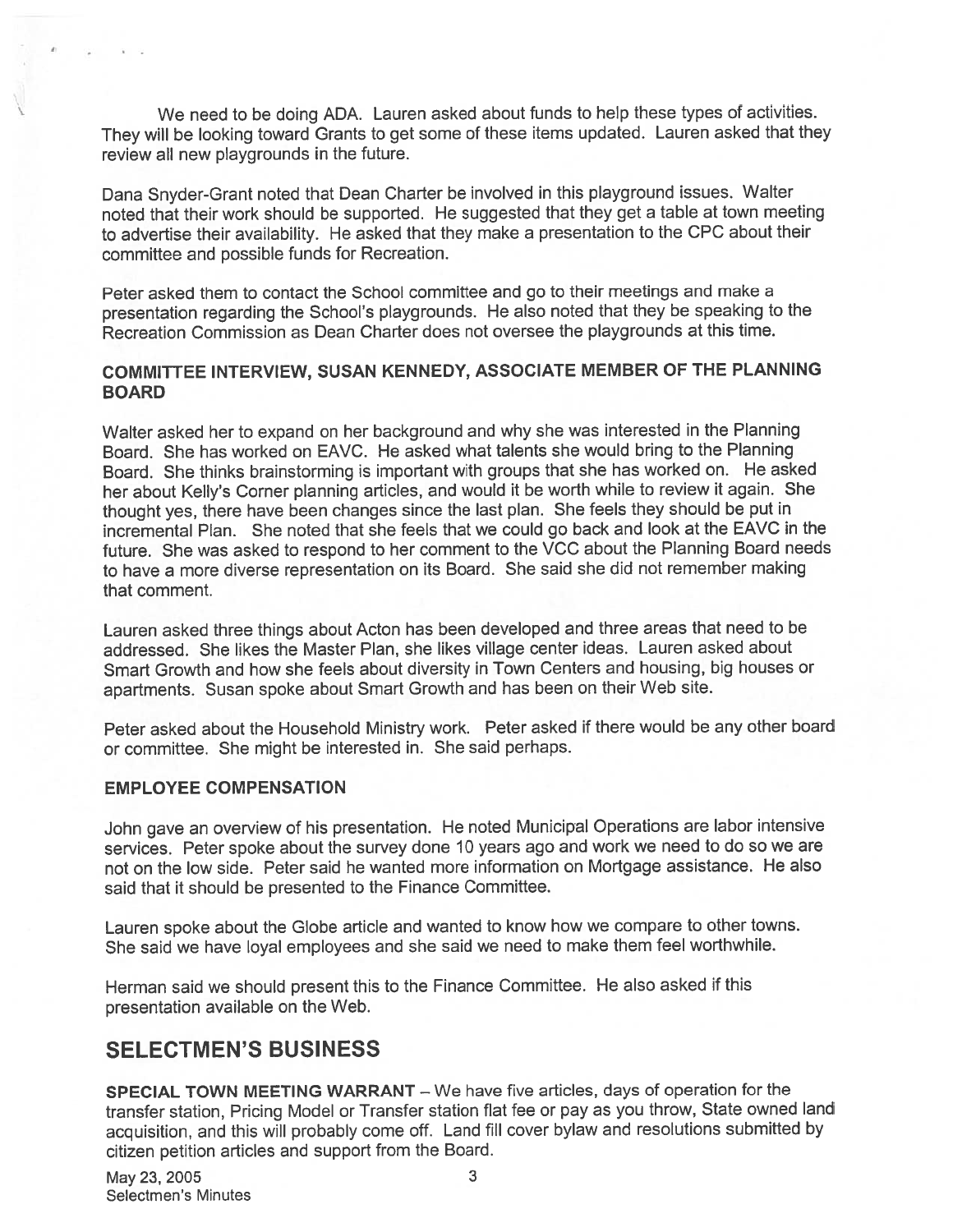Article 1 — Hours of operation -

### Article 2 — Payment models

Jim Snyder Grant prepare<sup>d</sup> some handouts for Pay As You Throw. They find that people they have spoken to like PAYT. He would like to provide a handout at the transfer station on the next three Saturdays. He has volunteers set up to answer questions and <sup>g</sup>ive out flyers. He asked that the Board suppor<sup>t</sup> this flyer and to devise <sup>a</sup> pricing model as quickly as possible.

Peter felt that more information we ge<sup>t</sup> out the better.

Walter was concerned about process and did not want us to move forward in <sup>a</sup> rushed manner. He thinks we need to procee<sup>d</sup> slowly. He agrees that it is <sup>a</sup> very complex issue and needs <sup>a</sup> full vet and presented to the LWV and other groups.

Peter wanted to see <sup>a</sup> flyer that had <sup>a</sup> balanced view and cost of PAYT. One side for PAYT and straight fee on the other side. Hopefully people will ge<sup>t</sup> the facts on both sides of the issue.

Walter will abstain he feels it is <sup>a</sup> Town Meeting issue. Deferred

Article <sup>2</sup> — Pay as you throw — would change the pricing from sticker to pay as you throw. Walter supported this. Peter said that we should vote to Defer. WALTER FOSTER Moved to vote to have the Selectmen as Recommended. LAUREN ROSENZWEIG — second. Walter asked to rescind his Motion.

Article 3 — Pass over for now.

Article 4 — Peter asked Sue if she concurred with the latest version. She felt it is ok but questioned the Wetland definition. They are trying to narrow the scope, defer at this point

Article <sup>5</sup> — Non Binding Resolution — They will check with town counsel about the revised wording and Board will defer at this time.

Article <sup>6</sup> - Sewer Pump Easement for Expansion at Powder Mill Plaza. LAUREN ROSENZWEIG - Move to pu<sup>t</sup> this article on the Warrant and to Recommend. WALTER FOSTER — Second. UNANIMOUS VOTE, Dore' Hunter Assigned.

SOUTH ACTON COMMUTER RAIL TASK FORCE — The Board discussed the plan that Lauren and Dore' prepared. They want <sup>a</sup> cross section of the community and locations and perhaps <sup>a</sup> Citizen at Large. They will pu<sup>t</sup> it in the Municipal Quarterly. Lauren will prepare <sup>a</sup> notice for the paper and Web site. They will begin in the Fall.

COMPREHENSIVE PERMIT (Ch. 40B) POLICY — Lauren reported on <sup>a</sup> preliminary meeting. She said that the purpose of this is to prepare <sup>a</sup> policy with regar<sup>d</sup> to 40B projects with the Board of Selectmen and Planning Board. Peter asked to be <sup>p</sup>laced on the committee list They will be <sup>a</sup> working group and no votes need to be taken. Herman asked about costs. ACHC will contribute \$5,000 from the CPA funds, but she did not think they would have to spen<sup>d</sup> all the funds.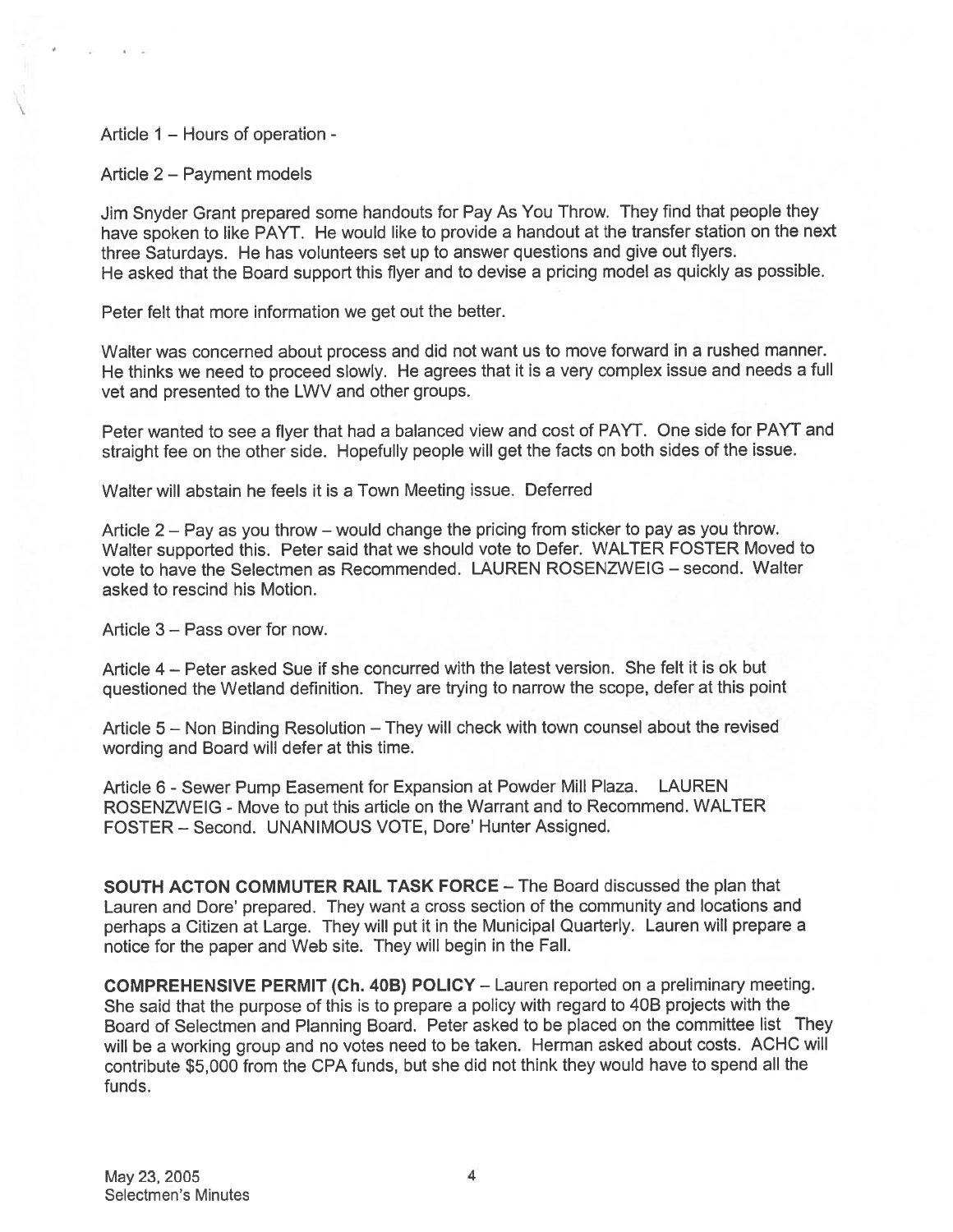REQUEST FOR PERMISSION TO CONSTRUCT OF A DRIVEWAY ON MUNICIPAL LAND, 315 ARLINGTON STREET — Don reported on this request. Staff cannot suppor<sup>t</sup> this. He does not feel it is good policy to mix town or private issues. WALTER FOSTER — Moved to deny the reques<sup>t</sup> to construct <sup>a</sup> driveway on municipal property. LAUREN ROSENZWEIG — second. UNANIMOUS VOTE

REQUEST FOR EXTENSION OF EARLY BIRD FEE AT NARA PARK, DANIEL GILFIX - LAUREN ROSENZWEIG - Moved to deny the request, but if you have special situation to bring it forward for consideration. WALTER FOSTER — second. UNANIMOUS VOTE

### OTHER BUSINESS

It appears we may have \$200,000 more in State Aid than we budgeted for in FY06.

Peter wanted to go back to ALG to discuss the \$200,000 being set aside and pu<sup>t</sup> toward capital

## CONSENT AGENDA

WALTER FOSTER — Moved to approve. LAUREN ROSENZWEIG — second. UNANIMOUS VOTE

# TOWN MANAGER'S REPORT

# EXECUTIVE SESSION

Walter moved to go into Executive Session discuss litigation all Ayes.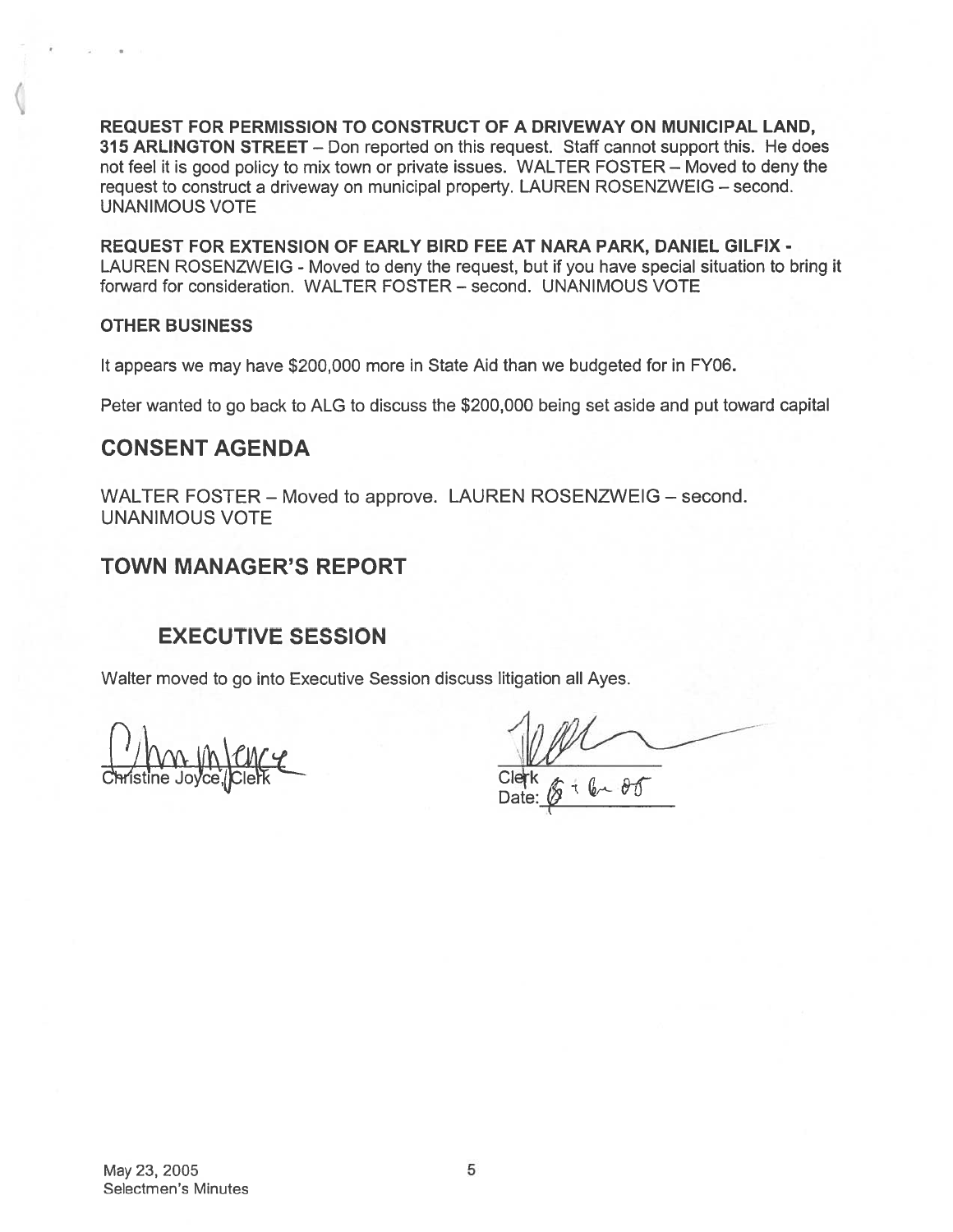May 20, 2005

TO: Board of Selectmen, Sewer Commissioners

FROM: Peter K. Ashton, Chairman

÷.

 $\sim$   $\sim$   $\sim$   $\sim$ 

SUBJECT: Selectmen and Sewer Commissioners' Report

# May 23, 2005 7:00 P.M.

- I CITIZENS' CONCERNS
- II SEWER COMMISSIONERS' BUSINESS
- III PUBLIC HEARINGS & APPOINTMENTS
- 1. 7:01 OPERATIONAL MINUTE The Town Manager will give the Board <sup>a</sup> brief update on various topics.
- 2. 7:15 NATIONAL POLLUTION DISCHARGE ELIMINATION SYSTEM (NPDES) — The Health Director will update the Board in the subject regard.
- 3. 7:30 COMMITTEE INTERVIEW, BRUCE REICHLEN, ASSOCIATE MEMBER OF THE PLANNING BOARD — Enclosed please find Mr. Reichlen's Volunteer Coordinating Committee sheet and comments, for Board consideration.
- 4. 7:40 NOT YOUR AVERAGE JOE'S, 291-307 MAIN STREET, COMMON VICTUALLER LICENSE — Enclosed please find materials in the subject regard, for Board consideration.
- 5. 7:45 NOT YOUR AVERAGE JOE'S, 291-307 MAIN STREET, FULL LIQUOR LICENSE AS A COMMON VICTUALLER — Enclosed please find materials in the subject regard, for Board consideration.
- 6. 8:00 COMMISSION ON DISABILITIES The Commission on Disabilities will brief the Board on their activities and interests.
- 7. 8:15 COMMITTEE INTERVIEW, SUSAN KENNEDY, ASSOCIATE MEMBER OF THE PLANNING BOARD — Enclosed <sup>p</sup>lease find Ms. Kennedy's Volunteer Coordinating Committee sheet and comments, for Board consideration.
- 8. 8:30 EMPLOYEE COMPENSATION The Assistant Town Manager will provide an overview of an analysis of employee compensation.

### IV SELECTMEN'S BUSINESS

9. SPECIAL TOWN MEETING WARRANT — Enclosed please find materials in the subject regard, for Board consideration.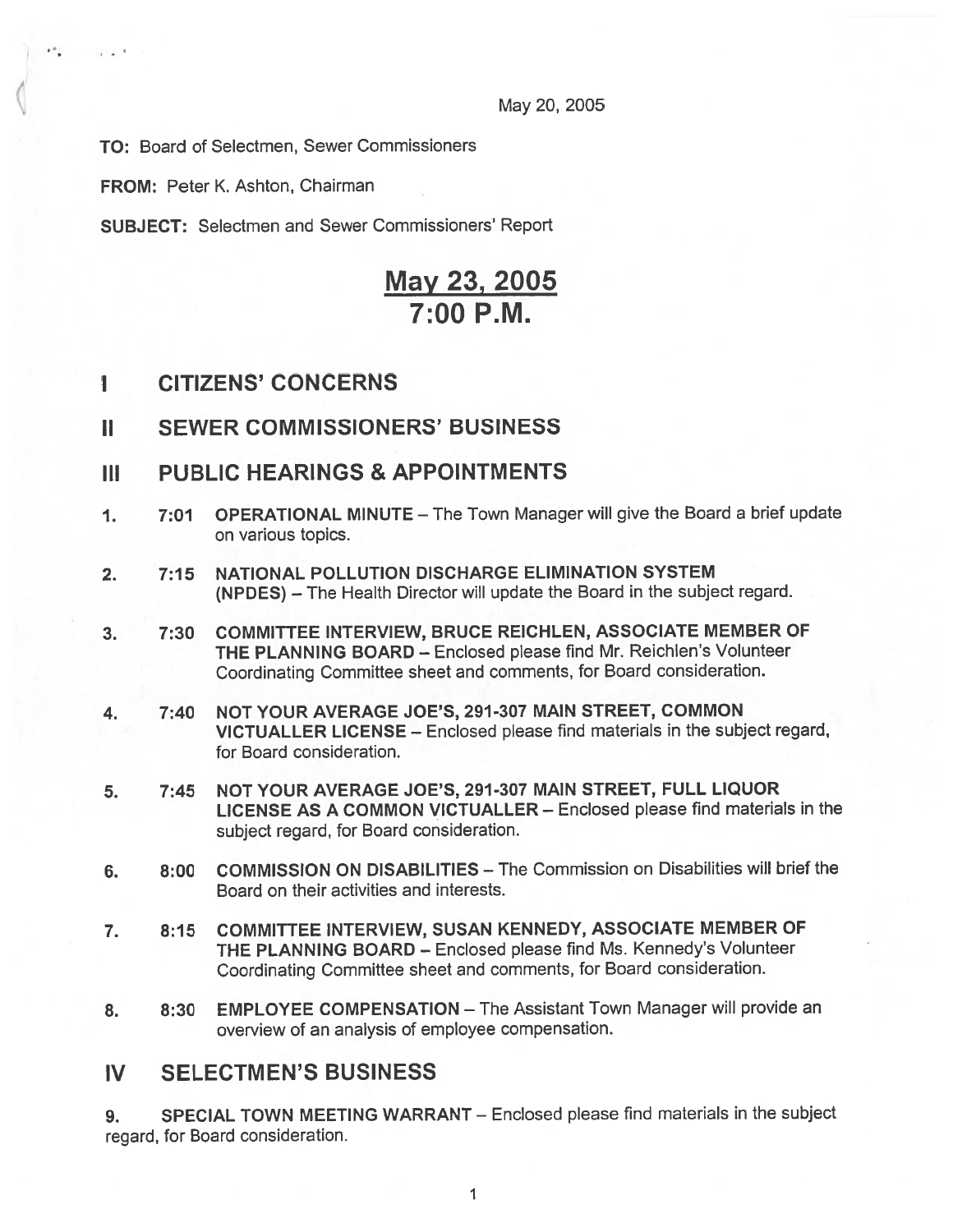10. SOUTH ACTON COMMUTER RAIL TASK FORCE- Enclosed <sup>p</sup>lease find materials in the subject regard, for Board consideration.

If. COMPREHENSIVE PERMIT (Ch. 40B) POLICY - Enclosed <sup>p</sup>lease find materials in the subject regard, for Board consideration.

12. REQUEST FOR PERMISSION TO CONSTRUCT OF <sup>A</sup> DRIVEWAY ON MUNICIPAL LAND, <sup>315</sup> ARLINGTON STREET — Enclosed <sup>p</sup>lease find <sup>a</sup> reques<sup>t</sup> and staff comment for Board consideration.

13. REQUEST FOR EXTENSION OF EARLY BIRD FEE AT NARA PARK, DANIEL GILFIX - Enclosed <sup>p</sup>lease find materials in the subject regard, for Board consideration.

14. OTHER BUSINESS

r a

 $\sim$  4  $^{-1}$  .

### V CONSENT AGENDA

15. ACCEPT MINUTES - Enclosed <sup>p</sup>lease find Minutes of the April <sup>25</sup> and May 9, <sup>2005</sup> meetings for Board acceptance.

16. COMMITTEE APPOINTMENT, ACTON/BOXBORO ARTS COUNCIL - Enclosed <sup>p</sup>lease find <sup>a</sup> recommendation from Volunteer Coordinating Committee for the Appointment of Ms. Jana Kertzner as Regular Member of the Acton/Boxboro Arts Council with <sup>a</sup> term to expire June 30, 2008, for Board consideration.

17. PLANNING BOARD REPRESENTATIVE TO ECONOMIC DEVELOPMENT COMMISSION — Enclosed <sup>p</sup>lease find materials in the subject regard, for Board consideration.

18. NON-DISTRUBANCE AND ATTORNMENT AGREEMENT - Enclosed please find materials in the subject regard, for Board consideration.

19. ONE DAY LIQUOR LICENSE — Enclosed <sup>p</sup>lease find <sup>a</sup> reques<sup>t</sup> from Julia Cates for <sup>a</sup> One Day Liquor License in conjunction with <sup>a</sup> Social Barbecue on June 4, <sup>2005</sup> at NARA Park, for Board consideration.

20. ONE DAY LIQUOR LICENSE – Enclosed please find a request from the Le Lyonnais Restaurant for <sup>a</sup> one day liquor license on Monday, June 6, 2005, for Board consideration.

21. ONE DAY LIQUOR LICENSE - Enclosed please find a request from Shoma Dahr for a One Day Liquor License from in conjunction with <sup>a</sup> wedding rehearsal party at NARA Park on June 24, for Board consideration.

22. ACCEPT DONATION — Enclosed <sup>p</sup>lease find <sup>a</sup> reques<sup>t</sup> from the Recreation Director for acceptance of \$6,000 for the 4<sup>th</sup> of July Celebration at NARA Park, from Mr. George Gould, Nagog Knoll Realty Trust for to be used toward Fire Works, for Board consideration.

23. CAMP FEE WAIVER REQUEST — Enclosed <sup>p</sup>lease find <sup>a</sup> Confidential reques<sup>t</sup> for <sup>a</sup> waiver of camp fees at NARA Park, for Board consideration.

24. BEACH FEE REDUCTION REQUEST — Enclosed <sup>p</sup>lease find <sup>a</sup> Confidential reques<sup>t</sup> for <sup>a</sup> reduction in the Beach Fee at NARA Park, for Board consideration.

25. CAMP FEE REDUCTION REQUEST— Enclosed <sup>p</sup>lease find <sup>a</sup> Confidential reques<sup>t</sup> for <sup>a</sup> reduction in the Camp Fee at NARA Park, for Board consideration.